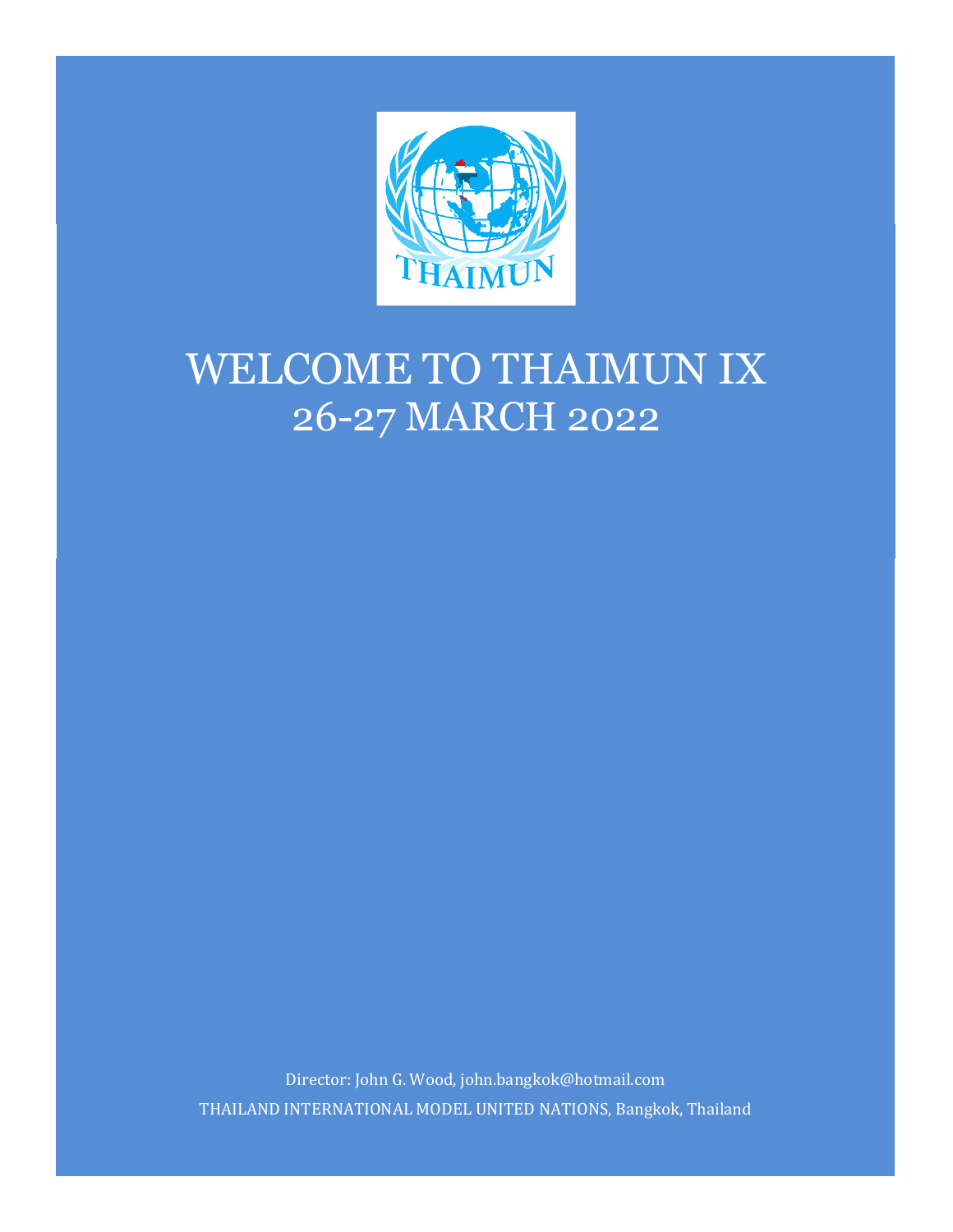# Thailand International Model United Nations THAIMUN IX 26-27 March 2022 INTRODUCTION

Ī

The Thailand International Model United Nations (THAIMUN) welcomes school delegations and independent delegates to the 9<sup>th</sup> annual THAIMUN Conference, from Saturday 26 to Sunday 27 March 2022.

# Virtual THAIMUN IX

THAIMUN is strictly a conference for secondary school students aged from approximately 13 to 18.

THAIMUN website:<http://www.thaimun.org/> Facebook page:<https://www.facebook.com/ThailandMUN/>

**THAIMUN IX will be two full days**. The conference will operate through the **Microsoft Teams**  platform[: https://www.microsoft.com/en-ww/microsoft-teams/download-app](https://www.microsoft.com/en-ww/microsoft-teams/download-app)

**Committees** are: UNSC, ICJ, ECOSOC, SPECPOL, WHO, UN Women, Historical Crisis Committee (HCC), Historical Special Operations Committee (HSOC), US Congress (USCC), NPCC China and the Press Corps.

The THAIMUN conference follows rules and procedures adapted from the IASAS group of schools and commonly used in this part of the world. These rules are significantly different from THIMUN (The Hague) and can be found on the THAIMUN website[: http://www.thaimun.org/procedures.html](http://www.thaimun.org/procedures.html)

Chairs will post reports by mid-February, to help delegates with their research: <http://www.thaimun.org/committees--topics.html>

Also, below, please see some guidelines for delegates' preparation with some useful websites listed.

We look forward to welcoming you to Virtual THAIMUN IX.

John G. Wood (THAIMUN Conference Director) [john.bangkok@hotmail.com](mailto:john.bangkok@hotmail.com)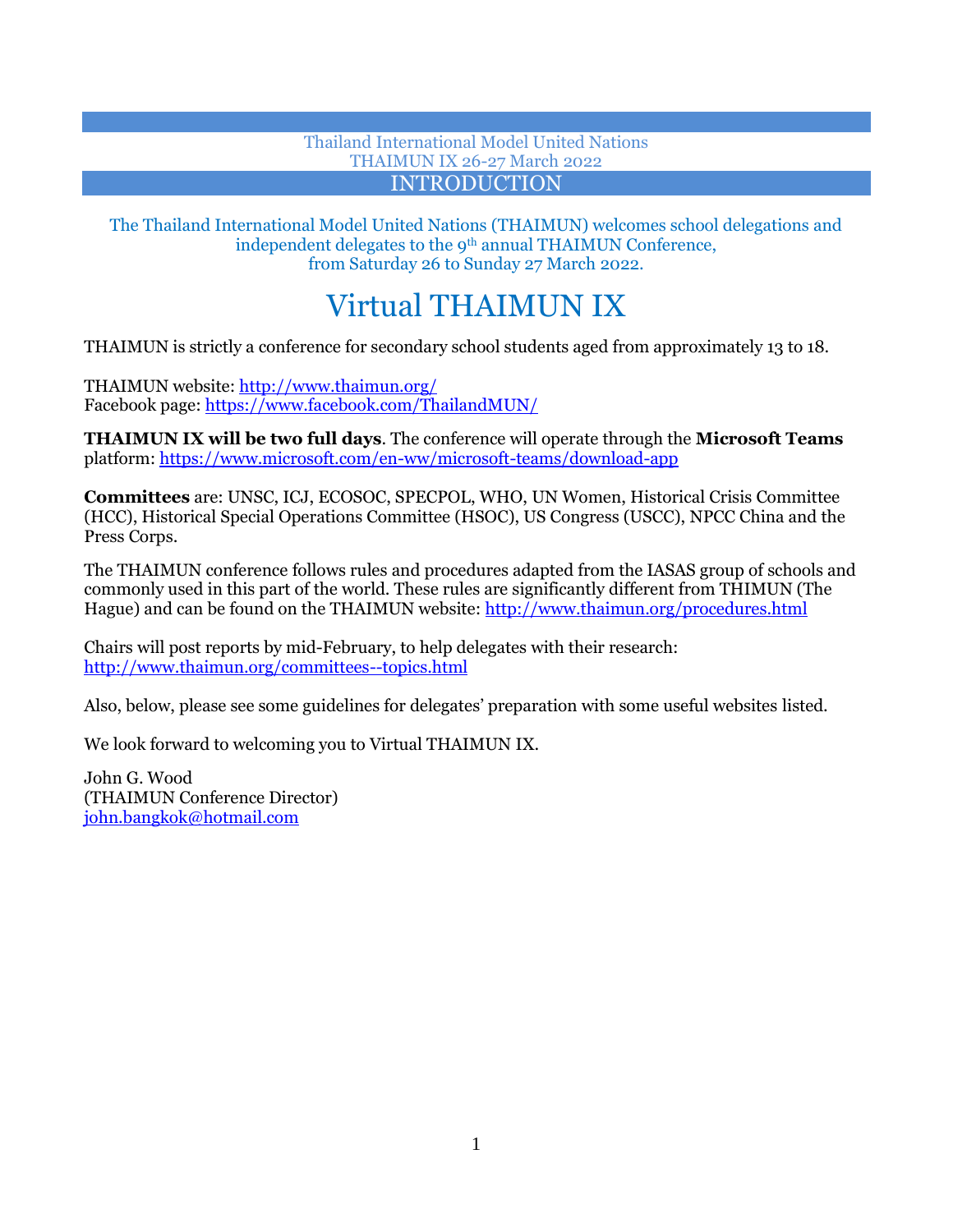# THAIMUN IX VIRTUAL CONFERENCE SCHEDULE 26-27 March 2022

# **Friday 25 March 2022**

17.00 Chairs' meeting and dinner (an actual event!)

#### **Saturday 26 March 2022**

08.30-09.00 Opening ceremony 09.00-11.00 Committees convene, position papers and lobbying; vetting resolutions 11.00-11.15 Break 11.15-13.15 Committees reconvene for resolution caucus and debate; vetting resolutions 13.15-14.00 Lunch 14.00-15.45 Committees reconvene for debate 15.45-16.00 Break 16.00-1700 Committees reconvene for debate 17.30 Close of Day 1

#### **Sunday 27 March 2022**

08.30-10.30 Committees reconvene for debate 10.30-11.00 Break 11.10-12.30 Committees reconvene for debate, conclude and dissolved by 12.30 12.30-13.30 Lunch 13.30-15.15 General Assembly convenes (HCC, HSOC, USCC, NPC China remain in session until 17.00) 15.15-15.30 Break 15.30-17.00 General Assembly debate concludes and dissolved by 17.00

17.00-17.30 Closing Ceremony, Best Delegate/Chair awards; delegates depart.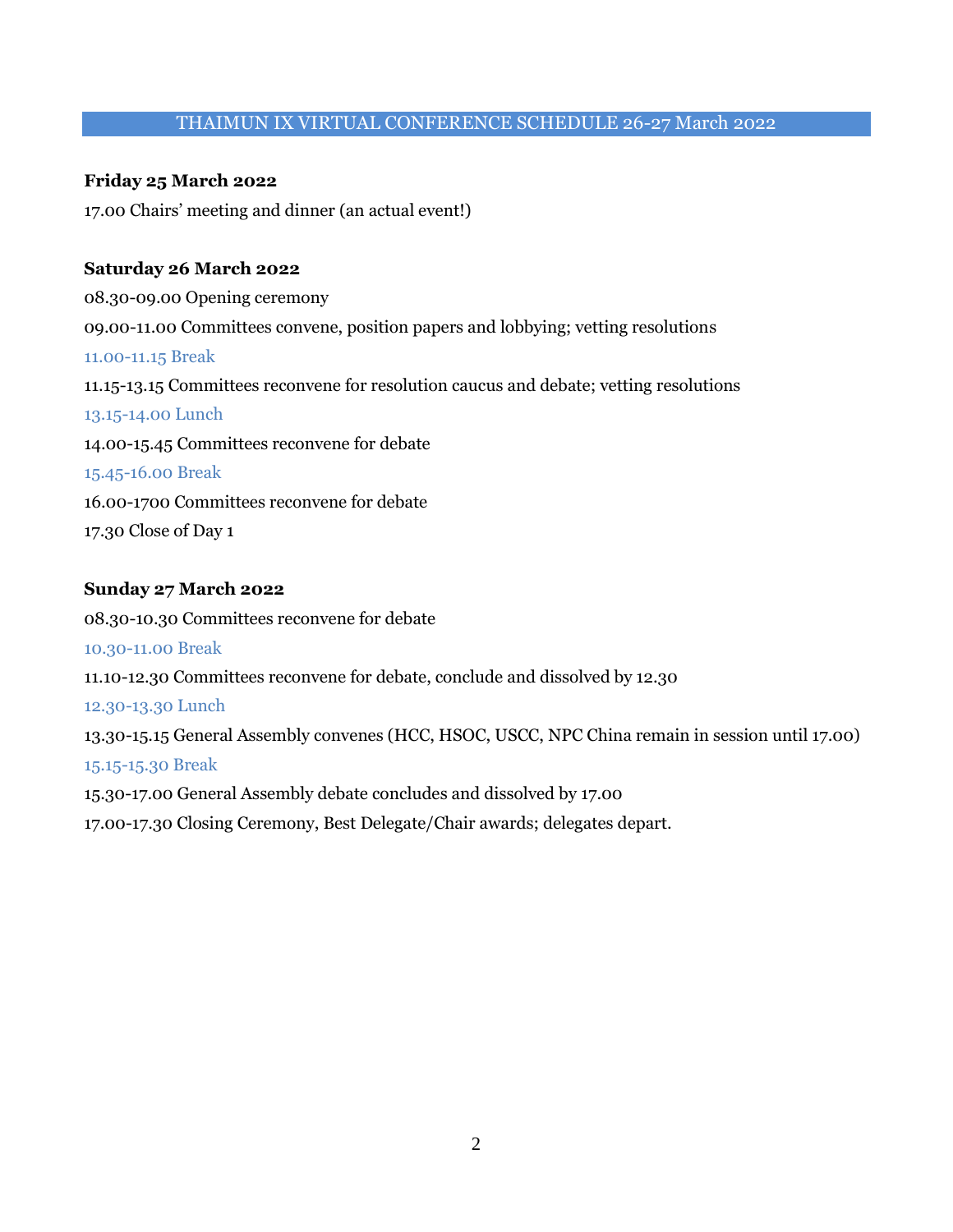| STUDENT MANAGEMENT COMMITTEE    |            |                               |  |  |  |
|---------------------------------|------------|-------------------------------|--|--|--|
| Student                         | School     | Email                         |  |  |  |
| <b>SECRETARY GENERALS</b>       |            |                               |  |  |  |
| Pannathat (Kingpai) Poolkamlung | <b>HIS</b> | kingpai_po@harrowschool.ac.th |  |  |  |
| Patrick Ledoit                  | <b>BPS</b> | pald22@patana.ac.th           |  |  |  |
| <b>PARLIAMENTARIANS</b>         |            |                               |  |  |  |
| Kassiopia (Bloomy) Lerngutai    | <b>ISB</b> | 19509@students.isb.ac.th      |  |  |  |
| Thammathorn (Fong) Paweewan     | <b>EIS</b> | bfong6088@gmail.com           |  |  |  |
| <b>COMMITTEE</b>                |            |                               |  |  |  |
| Akekanat (Iim) Chunhagsikarn    | <b>BPS</b> | akch23@patana.ac.th           |  |  |  |
| <b>Alisbah Saleem</b>           | <b>HSB</b> | alisbahbkk@gmail.com          |  |  |  |
| Armaan Ali Khan                 | <b>ISB</b> | 20396@students.isb.ac.th      |  |  |  |
| Arnav Baliga                    | <b>BPS</b> | arba23@patana.ac.th           |  |  |  |
| Jeremy Kim                      | <b>ICS</b> | yhkjeremy@gmail.com           |  |  |  |
| Pynbhairoh Snidvongs Kruesopon  | <b>ISB</b> | 16688@students.isb.ac.th      |  |  |  |
| <b>Shrish Mahesh</b>            | <b>BPS</b> | shma23@patana.ac.th           |  |  |  |
| Seungyu Kim                     | <b>ISB</b> | 16431@students.isb.ac.th      |  |  |  |
| Shovit Dhakal                   | <b>EIS</b> | shovitkim12@gmail.com         |  |  |  |
| <b>Suveer Bhatia</b>            | <b>EIS</b> | suveer.bhatia04@gmail.com     |  |  |  |
| Tahmim Reza Sithe               | <b>IPS</b> | tahmim.sit@ips.ac.th          |  |  |  |

# THAIMUN IX, 26-27 March 2022

BPS: Bangkok Patana School

EIS: Ekamai International School, Bangkok

ICS: International Community School, Bangkok

IPS: International Pioneers School, Bangkok

HIS: Harrow International School, Bangkok

HSB: Home School, Bangkok

ISB: International School, Bangkok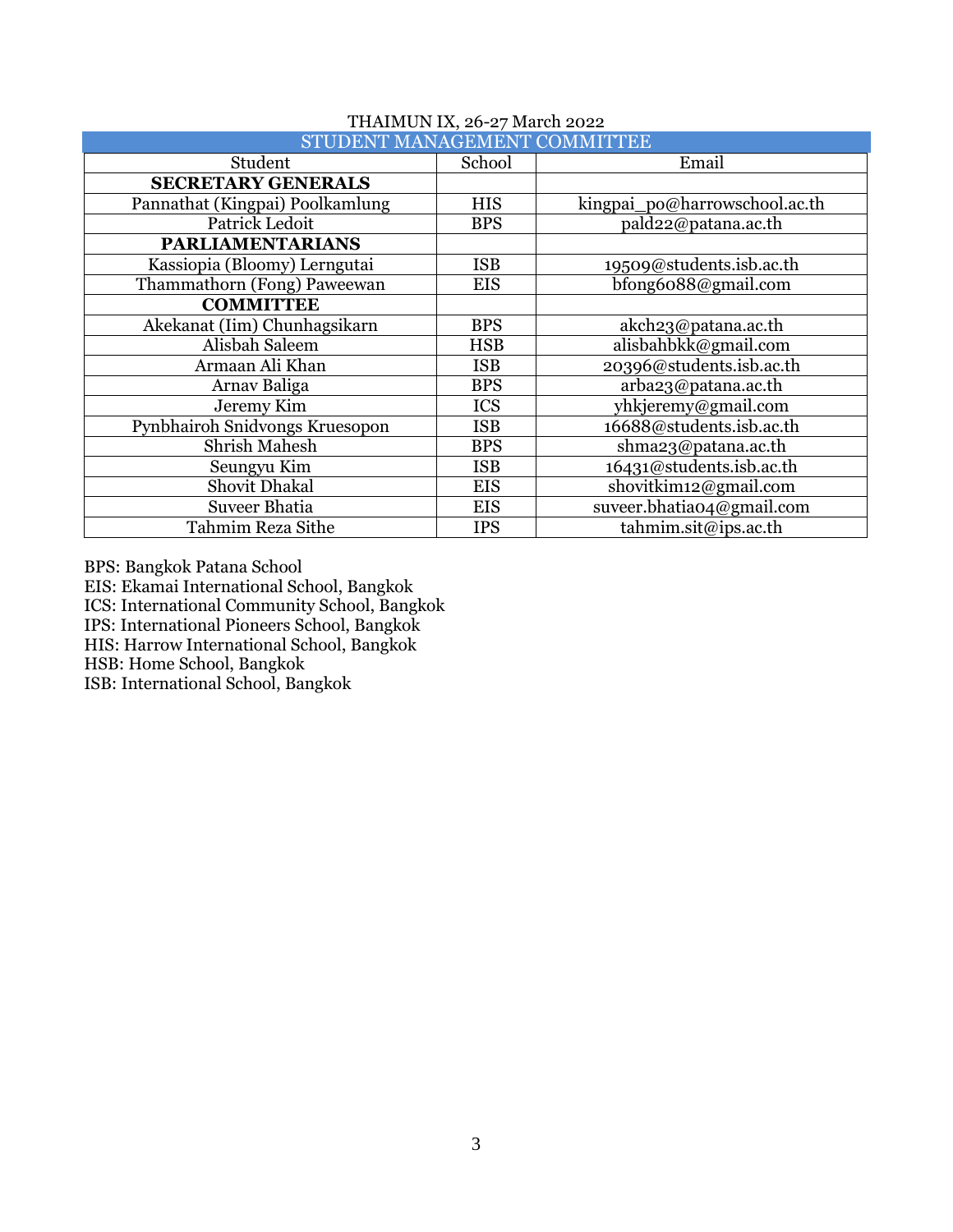# THAIMUN IX COMMITTEES and TOPICS

# Overarching theme: "In search of Truth".

| <b>COUNCIL</b>                                                                                         | <b>TOPIC</b>                                                                                                                                                                                                                                                                                                     | <b>SIZE</b>                                | <b>CHAIRS</b>                        |
|--------------------------------------------------------------------------------------------------------|------------------------------------------------------------------------------------------------------------------------------------------------------------------------------------------------------------------------------------------------------------------------------------------------------------------|--------------------------------------------|--------------------------------------|
| <b>UNSC</b><br><b>United Nations Security</b><br>Council                                               | The question of Ukraine's border security<br>The question of a Nuclear free World                                                                                                                                                                                                                                | 15                                         | $\overline{2}$                       |
| <b>SPECPOL</b><br>Special Political and<br>Decolonization Committee                                    | The question of regulating cyber warfare<br>The question of territorial claims and freedom of navigation<br>within the Arctic Ocean                                                                                                                                                                              | 29                                         | $\overline{2}$                       |
| <b>ECOSOC</b><br><b>Economic and Social</b><br>Committee                                               | The question the implications of the growing cryptocurrency<br>market<br>Discussing problems with microplastic pollution throughout<br>the world                                                                                                                                                                 | 30                                         | $\mathbf{2}$                         |
| <b>UN WOMEN</b><br>United Nations Entity for<br>Gender Equality and the<br><b>Empowerment of Women</b> | The question of domestic violence<br>Addressing gender disparities and promoting gender equality<br>in education                                                                                                                                                                                                 | 29                                         | $\overline{2}$                       |
| <b>WHO</b><br>World Health<br>Organization                                                             | The question of reforming the global pharmaceutical industry<br>The question of disease control in humanitarian emergencies                                                                                                                                                                                      | 28                                         | $\overline{2}$                       |
| NPCC - China<br>National People's<br><b>Congress Standing</b><br>Committee                             | Discussing the rights of Uyghurs in Xinjiang<br>Discussing foreign IPO of national companies                                                                                                                                                                                                                     | 25                                         | 3                                    |
| <b>USCC</b><br><b>United States</b><br>Congressional Committee                                         | The question of the right to vote<br>The question of the growing Federal budget deficit                                                                                                                                                                                                                          | 27                                         | 3                                    |
| <b>ICJ</b><br><b>International Court of</b><br>Justice                                                 | Whaling in the Antarctic (Australia v. Japan: New Zealand<br>intervening)<br>Application of the International Convention for the<br>Suppression of the Financing of Terrorism and of the<br>International Convention on the Elimination of All Forms of<br>Racial Discrimination (Ukraine v. Russian Federation) | $\overline{7}$<br>Judges<br>8<br>advocates | $\overline{2}$<br>presidents         |
| <b>HCC</b><br><b>Historical Crisis</b><br>Committee                                                    | Russo-Japanese War, 1904-05                                                                                                                                                                                                                                                                                      | 27<br>(3x9)                                | 4                                    |
| <b>HSOC</b><br><b>Historical Special</b><br><b>Operations Committee</b>                                | Norman Conquest of England 1066<br>The Liberators' Civil War 44 BCE                                                                                                                                                                                                                                              | 27<br>(3x9)                                | $\overline{4}$                       |
| PRESS CORPS                                                                                            | Transparency and anti-corruption                                                                                                                                                                                                                                                                                 | 20                                         | $\overline{2}$<br>(Editors-in-chief) |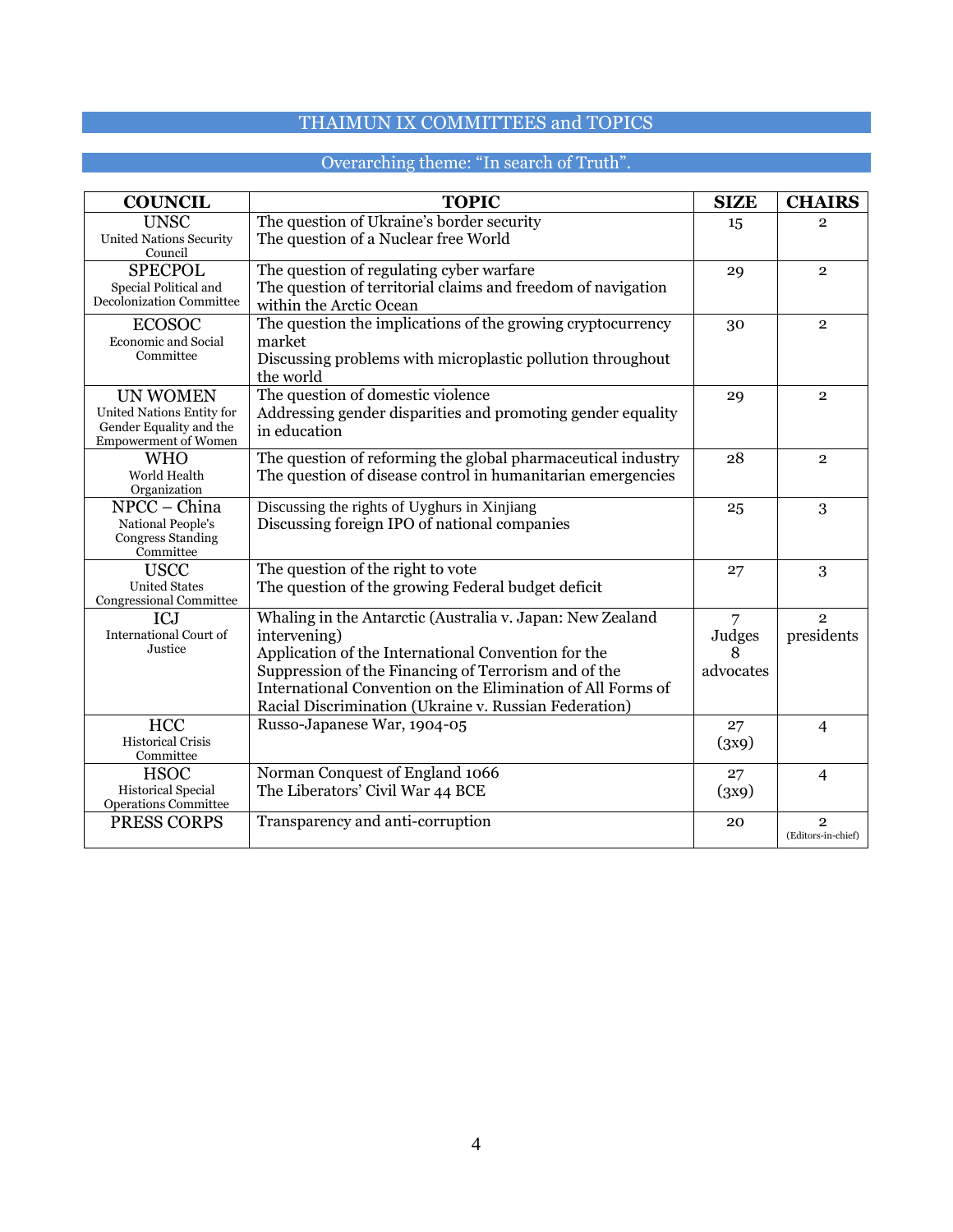# THAIMUN IX CHAIRS AND THE RESERVE AND THE RESERVE AND THE RESERVE AND THE RESERVE AND THE RESERVE AND THE RESERVE AND THE RESERVE AND THE RESERVE AND THE RESERVE AND THE RESERVE AND THE RESERVE AND THE RESERVE AND THE RESE

| <b>Committee</b> | Chair                          | Email                           | <b>School</b> |
|------------------|--------------------------------|---------------------------------|---------------|
| <b>UNSC</b>      | Younghyun (Jeremy) Kim         | yhkjeremy@gmail.com             | <b>ICS</b>    |
| <b>UNSC</b>      | Shrish Mahesh                  | shma23@patana.ac.th             | <b>BPS</b>    |
| ICJ              | Anna Timchenko                 | 20711@students.isb.ac.th        | <b>ISB</b>    |
| ICJ              | Alisbah Saleem                 | alisbahbkk@gmail.com            | <b>HSB</b>    |
| <b>HSOC</b>      | Khaokhwan Srichai              | khaokhwan@gmail.com             | <b>TUS</b>    |
| <b>HSOC</b>      | Yaovaporn (Mok) Sawatthammakit | mok.830@sis.edu                 | <b>SSIS</b>   |
| $HSOC(BR)^*$     | Raiwin Vongsakajornkit         | raiwinvongsa@gmail.com          | <b>TUS</b>    |
| HSOC(BR)         | Passin (Nithan) Khankaew       | Nithan kh@harrowschool.ac.th    | <b>HIS</b>    |
| HCC              | Anbie Lee                      | stanbie.le@kis.ac.th            | <b>KIS</b>    |
| <b>HCC</b>       | Shovit Dhakal                  | shovitkim12@gmail.com           | <b>EIS</b>    |
| HCC (BR)         | Chhorlita Phat                 | chhorlita.phat@ciaschool.edu.kh | <b>CIA</b>    |
| HCC(BR)          | Karis Yim                      | kariseyim@gmail.com             | ICS           |
| <b>USCC</b>      | Arnav Baliga                   | arba23@patana.ac.th             | <b>BPS</b>    |
| <b>USCC</b>      | Nappadol Malungpaishrope       | troynoppadol@gmail.com          | <b>EIS</b>    |
| USCC (BR)        | Sharvesh Gurusa                | sharveshics@gmail.com           | <b>EIS</b>    |
| <b>NPCC</b>      | Cholatich (Chino)              | 21013@students.isb.ac.th        | <b>ISB</b>    |
|                  | Supawattanapong                |                                 |               |
| <b>NPCC</b>      | Nano Suresettakul              | nano.2547@hotmail.com           | <b>EIS</b>    |
| NPCC (BR)        | Akekanat (Lim) Chunhagsikarn   | akch23@patana.ac.th             | <b>BPS</b>    |
| <b>SPECPOL</b>   | Siddhant Kapur                 | 20911@students.isb.ac.th        | <b>ISB</b>    |
| <b>SPECPOL</b>   | Tachapong (Putter) Saeung      | Putter.saeung@gmail.com         | <b>BIS</b>    |
| <b>ECOSOC</b>    | Lisa Tauch                     | lisa.tauch@ciaschool.edu.kh     | <b>CIA</b>    |
| <b>ECOSOC</b>    | Anna Binabdullah               | anna.binabdullah@gmail.com      | <b>CIS</b>    |
| <b>UN Women</b>  | Pynbhairoh Snidvongs Kruesopon | 16688@students.isb.ac.th        | <b>ISB</b>    |
| <b>UN Women</b>  | Jade Ellis                     | Jade el@harrowschool.ac.th      | <b>HIS</b>    |
| <b>WHO</b>       | Seungyu Kim                    | 16431@students.isb.ac.th        | <b>ISB</b>    |
| <b>WHO</b>       | Napat (Cartoon) Kaewkamnerd    | Cartoon.1132@sis.edu            | <b>SSIS</b>   |
| Press            | Tahmin Reza Sithe              | Tahmin.sit@ips.ac.th            | <b>IPS</b>    |
| Press            | Jiho Wi                        | Jiho.wi@ciaschool.edu.kh        | <b>CIA</b>    |

\*BR: Backroom Chair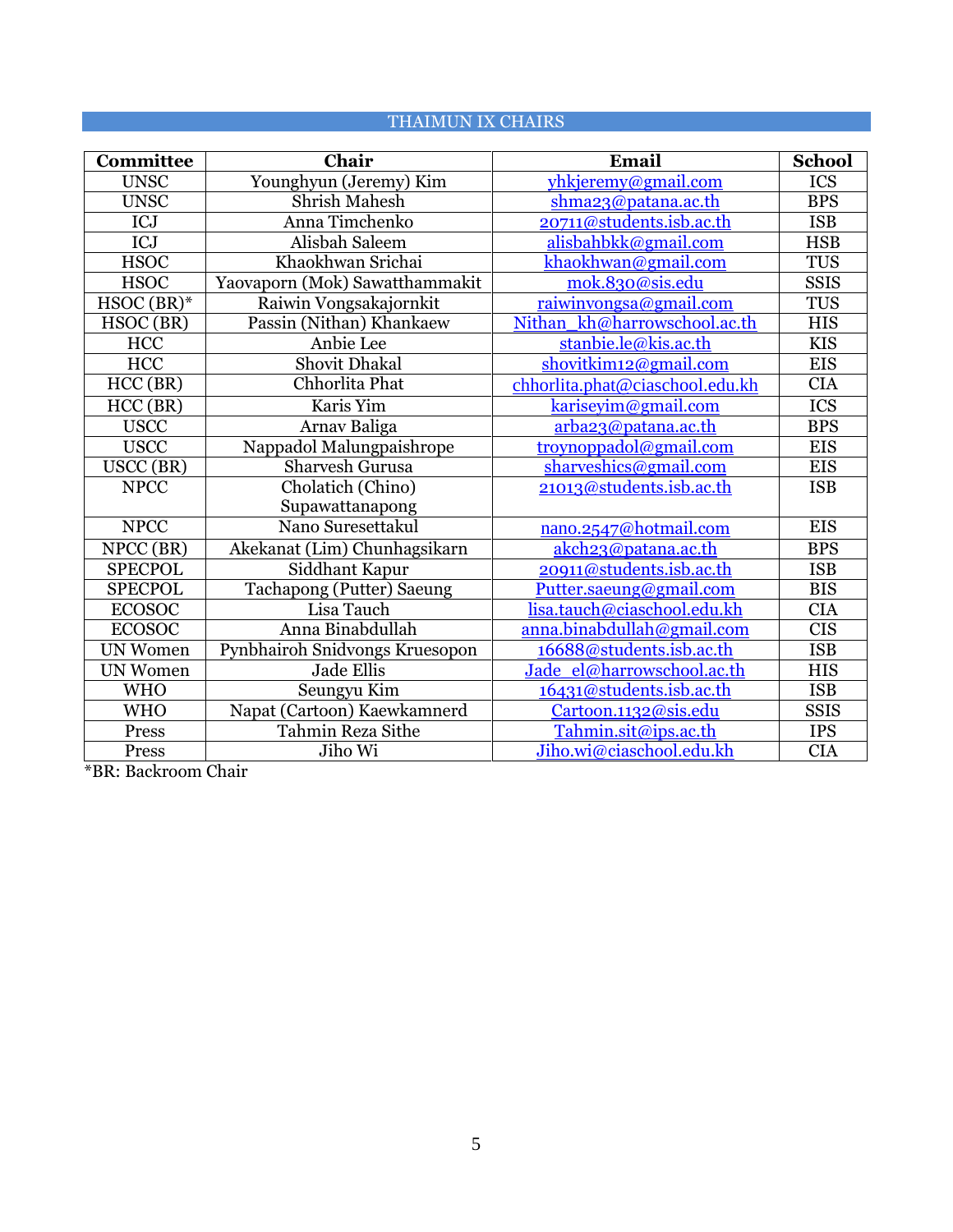| <b>THAIMUN IX Participating Schools</b> |                                                         |                                  |                         |                |  |
|-----------------------------------------|---------------------------------------------------------|----------------------------------|-------------------------|----------------|--|
|                                         | Overseas schools in blue<br><b>School</b>               |                                  |                         |                |  |
| <b>APU</b>                              | APU International School, HCM City,                     | Contact<br>David Hillstrom       | <b>Delegates</b>        | <b>Chairs</b>  |  |
|                                         | Viet Nam                                                | <b>Bill Pham</b>                 | 13                      |                |  |
| ${\rm ASB}$                             | Amnuay Silpa School, Bangkok                            | <b>Wayne Rogers</b>              | 11                      |                |  |
| <b>ASBG</b>                             | American School of Bangkok, Green Valley                | <b>Boyd Gossett</b>              | 6                       |                |  |
| <b>BCB</b>                              | Brighton College, Bangkok                               | Robin Wood                       | 11                      |                |  |
| <b>BISB</b>                             | Berkeley International School, Bangkok                  | Shobhit Pathak                   | 11                      | $\mathbf{1}$   |  |
| <b>BKP</b>                              | <b>Bangkok Prep</b>                                     | Thomas Dixon                     | $\overline{7}$          |                |  |
| <b>BPS</b>                              | Bangkok Patana School                                   | <b>Mike Brooks</b>               | $\overline{5}$          | $SG + 3$       |  |
| <b>CIA</b>                              | CIA First International School, Phnom Penh,<br>Cambodia | Julie Walker                     | 8                       | 3              |  |
| <b>CIS</b>                              | Concordian International School, Bangkok                | Aaron Curmi                      | 11                      | $\mathbf{1}$   |  |
| <b>CISB</b>                             | Charter International School, Bangkok                   | Neil Elrick                      | 6                       |                |  |
| <b>CIST</b>                             | Canadian International School, Bangkok                  | <b>Gerard Connolly</b>           | 5                       |                |  |
| ${\rm EIS}$                             | Ekamai International School, Bangkok                    | Shovit Dhakal                    | $\overline{4}$          | Parl $+3$      |  |
| GJS                                     | Global Jaya International School, Bintaro,<br>Indonesia | Dannanadyatti Priambodo          | $\overline{8}$          |                |  |
| <b>GKC</b>                              | <b>GK</b> Consultants, Bangkok                          | Nattakrit (Sun)                  | $\mathbf 1$             |                |  |
|                                         |                                                         | Thaicharoenporn                  |                         |                |  |
| <b>HHIS</b>                             | Hua Hin International School                            | David Coulson                    | $\, 8$                  |                |  |
| <b>HIS</b>                              | Harrow International School, Bangkok                    | Matthew Gribbon                  | 6                       | $SG+2$         |  |
| <b>HSB</b>                              | Home School, Bangkok                                    | Alisbah Saleem                   |                         | $\mathbf{1}$   |  |
| <b>ICS</b>                              | <b>International Community School, Bangkok</b>          | Dayton Kannon                    | 10                      | 3              |  |
| <b>IPS</b>                              | International Pioneers School, Bangkok                  | Maria-Louis Pante                | $11\,$                  | $\mathbf{1}$   |  |
| <b>ISB</b>                              | <b>International School, Bangkok</b>                    | Sarah Sutherland                 | $\overline{4}$          | Parl $+5$      |  |
| KCB                                     | King's College International School, Bangkok            | <b>Matthew Grace</b>             | $\overline{5}$          |                |  |
| <b>KIS</b>                              | KIS International School, Bangkok                       | <b>Shelley Wowchuk</b>           | $\overline{8}$          | $\mathbf{1}$   |  |
|                                         |                                                         | Anbie Lee                        |                         |                |  |
| <b>NIS</b>                              | Nagoya International School, Japan                      | Nate Gildart                     | $\overline{7}$          |                |  |
| PTIS                                    | Prem International School, Chiang Mai                   | <b>Steve Parfitt</b>             | 5                       |                |  |
| <b>RIS</b>                              | Ruamrudee International School, Bangkok                 | Sarah Boulware                   | 12                      |                |  |
| <b>RPSK</b>                             | Reliance Public School, Kathmandu, Nepal                | Dilip Nepal                      | 12                      |                |  |
| RAS                                     | Raffles American School, Bangkok                        | Mark Mitchell                    | $\overline{4}$          |                |  |
| <b>SKIP</b>                             | Satit Kaset International Program, Kasetsart            | Eric O'Meara                     | 12                      |                |  |
| <b>SKJ</b>                              | Seisen High School, Kamakura, Japan                     | Chikako Futatsugi                | $\overline{4}$          |                |  |
| <b>SNSEP</b>                            | Nakorn Sawan                                            | Irissa Rojsuwanishakorn          | $\mathbf 1$             |                |  |
| <b>SSIS</b>                             | St Stephens International School, Bangkok               | Tim Abraham                      | 10                      | $\overline{2}$ |  |
| <b>SSM</b>                              | Shattuck St Mary's, Forest City, Jahore,<br>Malaysia    | Chris Quarrie                    | $\overline{4}$          |                |  |
| <b>STA107</b>                           | St Andrews, Sukhumvit 107, Bangkok                      | Bongsavijaya (Ohn)<br>Onkcharoen | $\mathbf 1$             |                |  |
| <b>TCIS</b>                             | Thai-Chinese International School, Bangkok              | Felicia Jien                     | $\overline{\mathbf{2}}$ |                |  |
| <b>TSB</b>                              | Thai-Sikh International School, Bangkok                 | Mary-Jane La Torre               | 5                       |                |  |
| <b>TSIS</b>                             | Thai-Singapore International School, Bangkok            | Jonalyn Marcojos                 | $\mathbf{2}$            |                |  |
| <b>TUS</b>                              | Triam Udom Suksa, Bangkok                               | Phatadhol Rojrahsombat           | 15                      | $\mathbf{1}$   |  |
| <b>UNO-R</b>                            | University of Negros Occidental Recoletos,              | Recca Klien Sevilla              | $\mathbf{1}$            |                |  |
|                                         | Integrated School, Bacolod, Philippines                 |                                  |                         |                |  |
| <b>VIS</b>                              | <b>VERSO International School, Bangkok</b>              | <b>Chrissy Nagle</b>             | 5                       |                |  |
| <b>WIS</b>                              | Wells International School, Bangkok                     | Nikki Willhoit                   | $\overline{2}$          |                |  |
| 40                                      |                                                         |                                  |                         | 31             |  |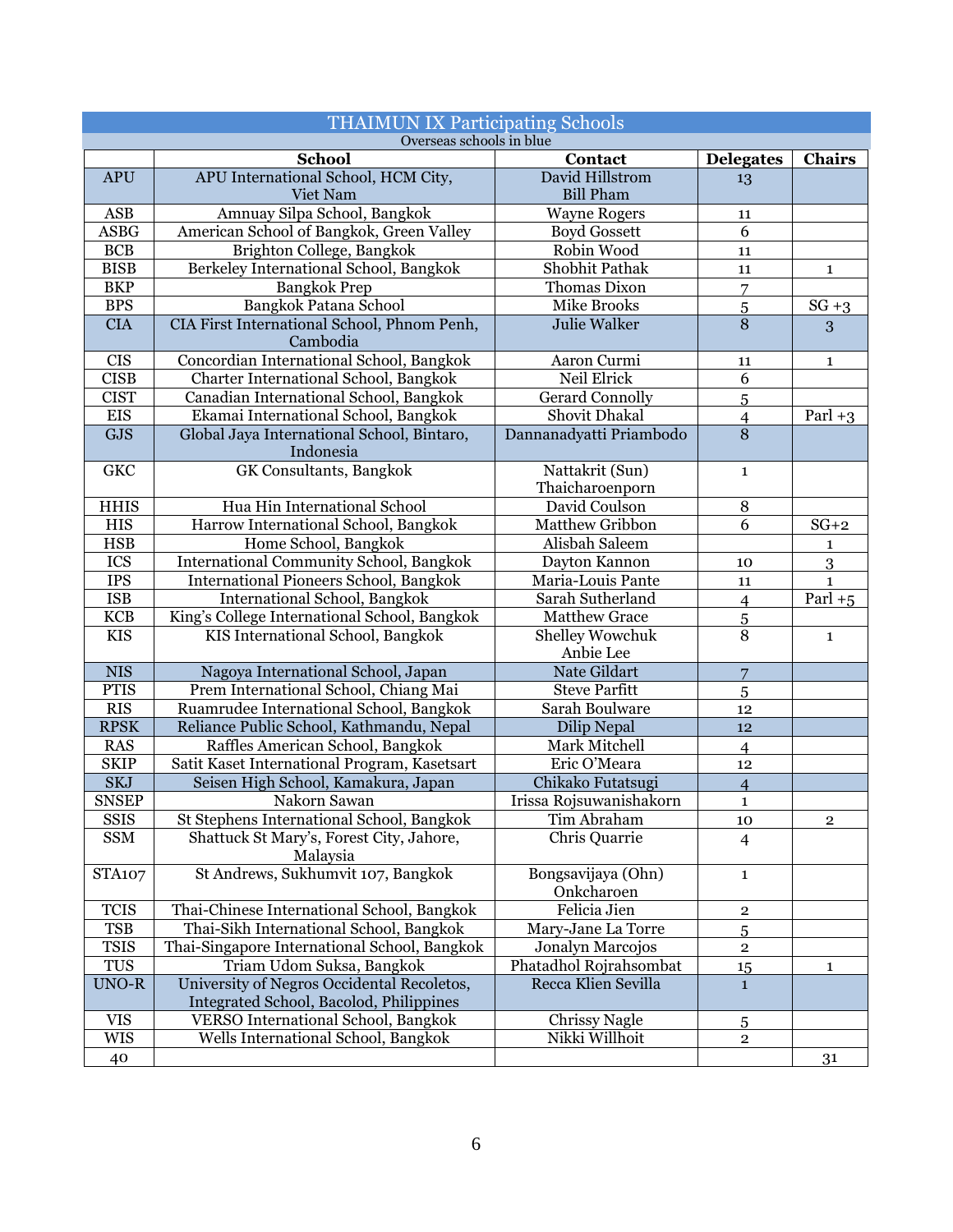THE PRESS CORPS

We are excited to introduce The Press Corps to THAIMUN IX. This year's overarching theme for our conference is "In Search of Truth", hence we believe that the implementation of a media committee is very appropriate to promote the notion of transparency and open discussions. The press corps will also serve as a linkage between THAIMUN committees, through news articles and press statements, interconnecting the conference more than ever.

# **What is the Press Corps?**

In the Press Corps, delegates will assume the role of a journalist representative from world renowned news agencies, for instance: The BBC, CNN and Aljazeera. Delegates will be provided with a list of all committees and topics in the conference. Press Corps journalists are then free to go around different committees, listen in on debates and investigate a topic of their interest in accordance with this year's Press Corps' theme: "Transparency and Anti-Corruption". Journalists will also be allowed to interview delegates from other committees regarding their opinions, stances and course of actions, in their investigation. After the initial investigation, journalists are required to compile the result of their findings into a full-length news article or political journal.

# **Articles**

Articles are the main instrument of debate in the Press Corps. All Press Corps journalists are required to produce and submit a full-length short article or political manuscript to express their findings. An article may include: a headline, a brief overview of a topic, accounts from debates, statistics, verbatim from interviews, photographs and the journalist's own opinions and predictions. Articles produced by the press corps will be published on the official THAIMUN Instagram account and other outlets, accessible to all THAIMUN delegates. This will also serve as the conference's newspaper; delegates can get an idea of what is going on in other committees through these articles written by the press corps' journalists.

#### **Editors-in-chief**

Editors-in-chief are student officers tasked with overseeing the Press Corps, akin to chairs in conventional committees. They are mainly responsible for approving Press Corps' journalist headlines and vetting Press Corps articles. Before a Press Corps journalist heads off to conduct their investigation, their topic or headline must be approved by the Editors-in-chief. The Editors-in-chief must ensure that the topic a journalist is choosing is related to the press corps' theme. Furthermore, the Editors-in-chief must vet journalists' articles for their formatting, standard of writing, quality of research and integrity as a reliable news article. The Editors-in-chief will then submit the article to THAIMUN media officers to publish them to the conference. To be chosen as an Editor-in-chief, students must have high command of the English language, are comfortable with political rhetoric and display passion for journalism.

#### **Interviews**

Press corps journalists will have the main responsibility of conducting interviews with delegates from various committees. These interviews will mainly be conducted during recess and unmoderated caucuses. However, if needed, press corps journalists may also occasionally pull delegates out of committee to conduct interviews, although it must not intervene with the committee in session and must include the consent of the delegate to be pulled out. Delegates are strongly encouraged to give interviews, but also have the right to refuse journalists' interviews. Questions journalists may ask should include the delegate's stance, opinions or any courses of action regarding the topic being discussed in committee. After conducting interviews, journalists should transfer the information in writing. The article or political manuscript should reference the country and committee of the delegate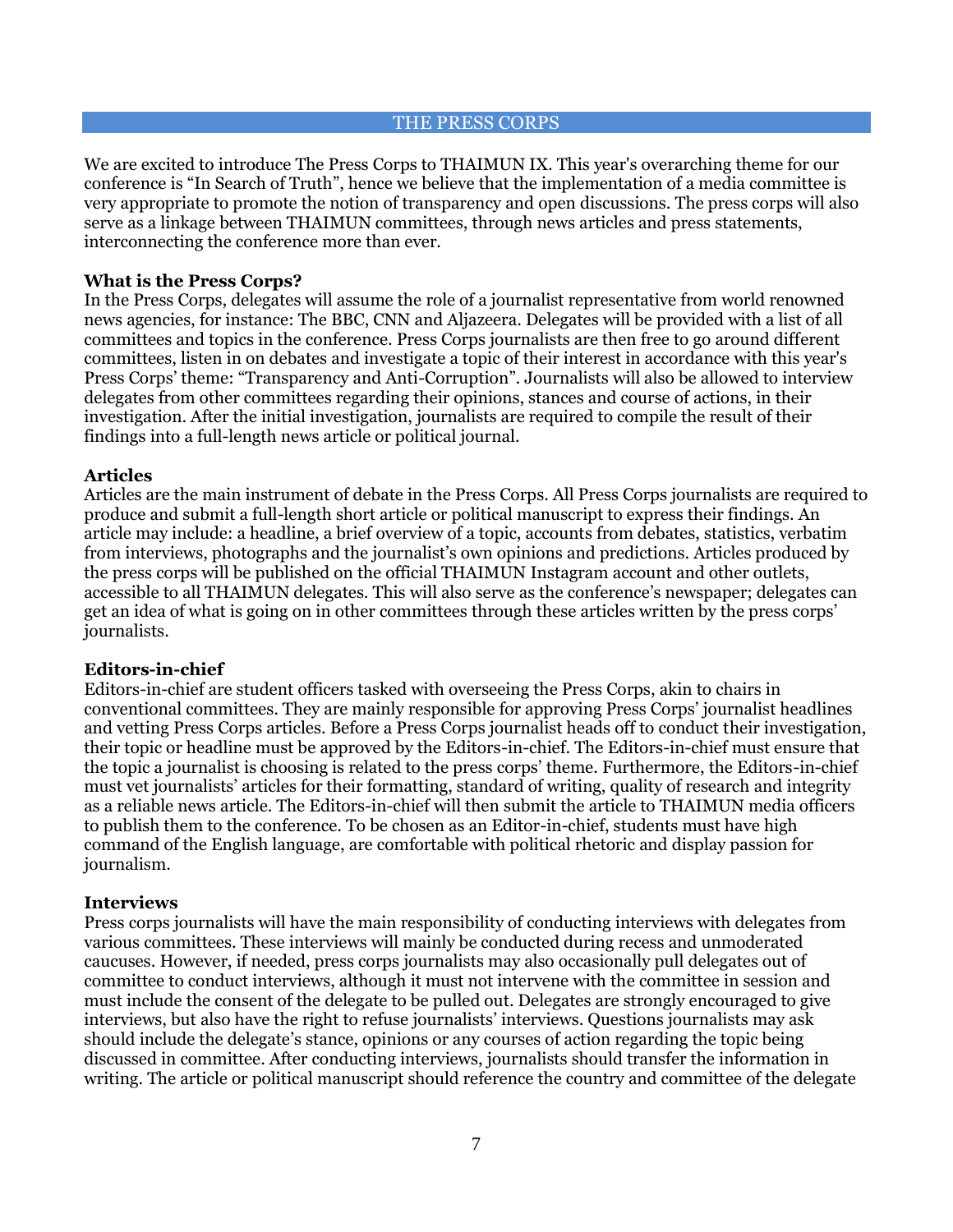interviewed. Press Corps journalists will also be provided with an identification item (possibly a PRESS armband or lanyard).

# **Press Conference**

Press conferences will be motioned by the editors-in-chief. Delegates will be invited to sit at a panel when a press conference is motioned for. The panel will consist of a moderator (the editor-in-chief) who will moderate the discussion and call on journalists to ask questions. Journalists have the option of asking a question directed to one delegate seated at the panel, a cohort of delegates, or to all delegates at the panel. If intending to ask a question directed to one delegate, journalists should directly state who the question is intended for. With questions directed to multiple delegates, delegates will take turns answering. Follow-up questions may be granted upon request to the moderator, but may also be denied due to time constraints. Journalists are encouraged to take press conferences as a chance to "quick fire" their questions, seeing that, unlike one-on-one interviews, multiple delegates may be addressed at once.

# **Best journalist**

Similar to 'best delegate' in other committees, the Press Corps will award a 'best journalist' award. Journalists will be chosen based on three criteria: 1. Communication 2. Content 3. Questions. Good communication includes fluency, concision, and grammar in writing. It will also consist of the standard of the articles written compared to real-world, published articles. Good content will be based on the quality of findings through research and interviews. Content should be evidenced in the article. Good questions include relevancy to the topic being discussed in committee, clarity and concision, specificity, and insight. The judging of the quality of questions will be based on questions asked during press conferences and possibly those asked during individual interviews with delegates if the editors in chief are observing. All three criteria should enhance each other; good questions lead to good content and good content should be expressed through good communication.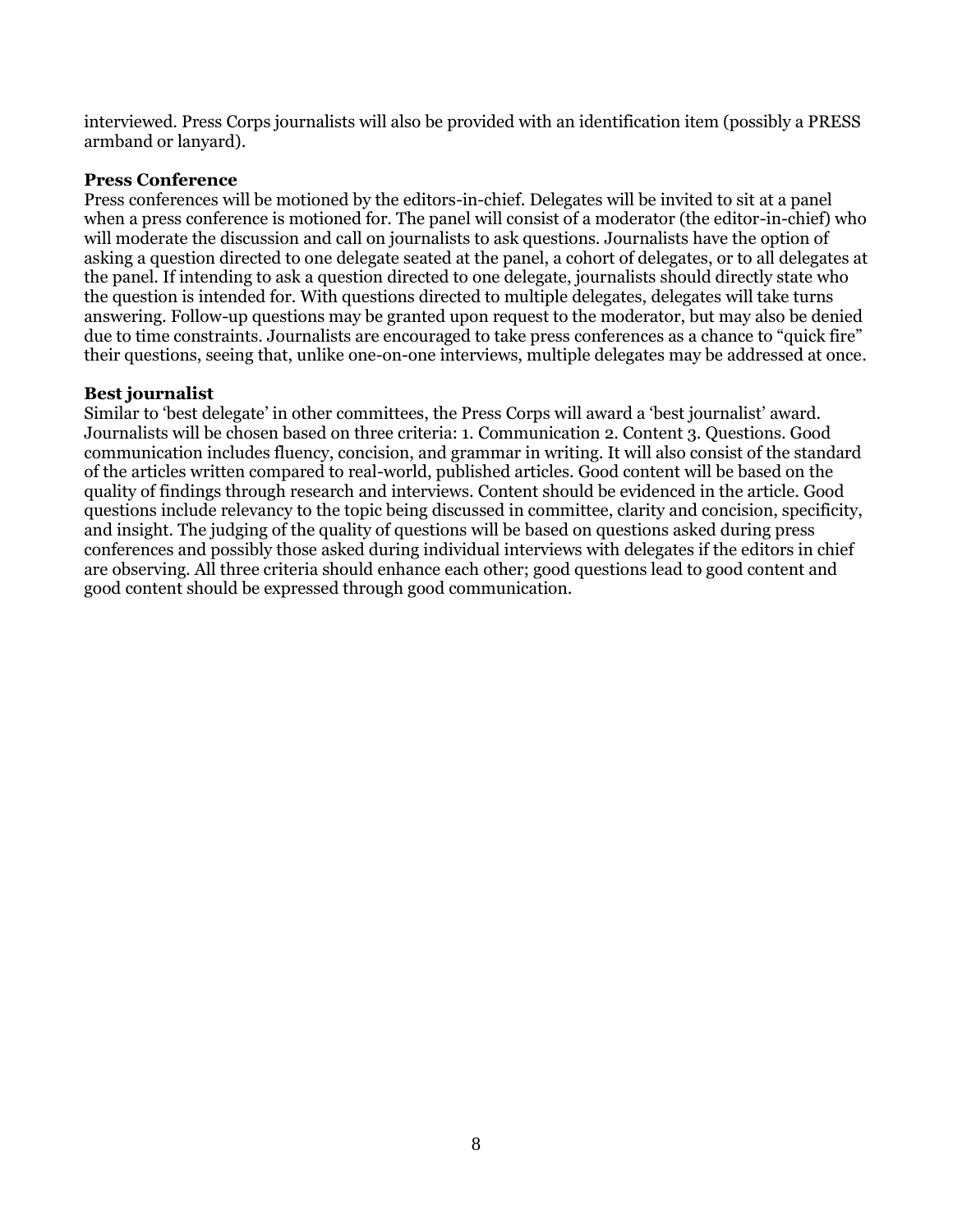#### Preparing to be a THAIMUN IX Delegate

As a delegate you have to be prepared to speak. The most effective delegates are the ones who are **well prepared**.

As a well-prepared delegate you will be confident and ready to **speak at every opportunity**.

To be a confident delegate you need to be well informed about the issues to be discussed in the committee.

Being informed is a long-term process which involves **THOROUGH RESEARCH** and daily reading of online newspapers like *The New York Times*, *The Guardian* or *The Washington Post*, and viewing reliable cable news bulletins on television, such as CNN, BBC World, Al Jazeera, Channel News Asia or ITV. Beware of FAKE NEWS channels, i.e. *Fox News*

Following the news on a daily basis is very important. **Read a newspaper every day.** 

If you have a smart phone, downloading apps like BBC World or CNN keeps you in constant touch with world news.

A highly recommended website to help delegates prepare for a MUN conference is: *<http://bestdelegate.com/>*

In the weeks prior to the conference, you should **contact your chair and other delegates in your committee by email or otherwise**, and discuss issues. Remember to seek out delegates representing countries likely to share your country's policies and predicaments. Your adviser at school will have been sent a list of delegates and chairs in all committees, with emails.

Be sure to read the **Chairs' reports** on the THAIMUN website (under BRIEFINGS) for valuable guidelines to follow in your research.

Every delegate should prepare the following items for THAIMUN:

- 1. **Position Paper (Opening Statement)**  a one-minute speech setting out your country's position on the committee question. This is the first item in the Committee stage of the conference.
- 2. **A Resolution** or at least some ideas for a resolution. Every delegate should have their country's name attached to one resolution as a submitter/co-submitter or a sponsor/co-sponsor. Resolutions have two sections:
- (i) Pre-ambulatory clauses which set out the nature of the problem, and
- (ii) Operative clauses which set out the UN's solutions to the problem

Resolutions must be set out strictly according to the rules. See the THAIMUN website for guidelines for setting out a resolution. A **vetting committee** made up of MUN coaches will check each resolution for appropriate wording, correct presentation, respect for bloc groups, a maximum of 80 lines, and clarity.

Delegates will get time for **caucusing** which means looking for other countries who are likely to have a resolution you can support and **collaborating** with them to combine ideas. You should not support a resolution which is not in the interests of your country. Groups of similar, like-minded countries are called **blocs**.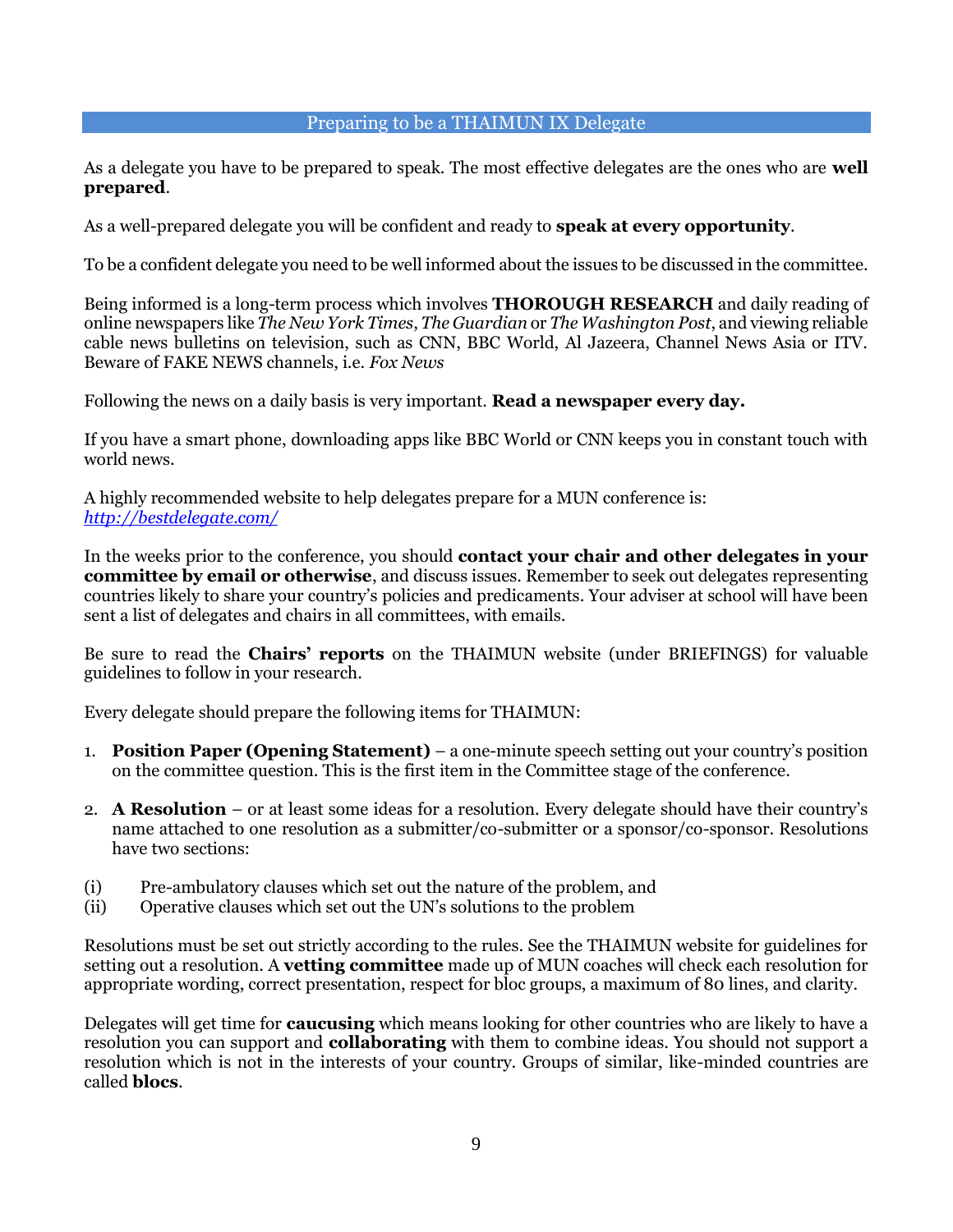3. **Research** – this is crucial if you are to have a successful conference and not make a fool of yourself. Your research should be mainly on the committee question, but you should also have a strong understanding of your country's position. Research takes several weeks if not months of work.

It is recommended that you create a **research folder** – see*: [http://bestdelegate.com/mun-research](http://bestdelegate.com/mun-research-made-easy-15-things-every-delegate-should-have-in-their-research-binder/)[made-easy-15-things-every-delegate-should-have-in-their-research-binder/](http://bestdelegate.com/mun-research-made-easy-15-things-every-delegate-should-have-in-their-research-binder/)*

# **Other useful sources for research are:**

- UN web-sites *<http://www.un.org/en/>* WHO, FAO, UNESCO, UNHCR, IMF, World Bank, Human Rights Commission, International Court of Justice, ESCAP (Bangkok)
- CIA Factbook *<https://www.cia.gov/library/publications/the-world-factbook/>*
- WTO (World Trade Organization) *<http://www.wto.org/>*
- The Economist one of the best weekly news magazines and website in your school library *<http://www.economist.com/>*
- New Internationalist especially useful monthly magazine which investigates a major issue and devotes most of the copy to it – in your school library - *<http://newint.org/>*
- TIME magazine and website *<http://time.com/>*
- BBC World *<http://www.bbc.com/news/world/>*
- CNN *<http://edition.cnn.com/>*
- International Committee of the Red Cross *<https://www.icrc.org/en>*
- Save the Children Fund *[http://www.savethechildren.org/site/c.8rKLIXMGIpI4E/b.6115947/k.8D6E/Official\\_Site.htm](http://www.savethechildren.org/site/c.8rKLIXMGIpI4E/b.6115947/k.8D6E/Official_Site.htm)*
- Oxfam *<http://www.oxfam.org/>*
- CARE *<http://www.care.org/>*

# **The THAIMUN website:**

# *[http://www.thaimun.org](http://www.thaimun.org/)*

provides essential data for your preparation and understanding.

Under the heading THE CONFERENCE, see…

- $\triangleright$  PROCEDURES, where you will find conference rules and procedures, resolution guidelines, committee handbooks, chairs' manual, etc.
- ➢ CONFERENCE SCHEDULE for a detailed timetable of the three-day THAIMUN conference
- ➢ BRIEFINGS, reports from chairs on issues to be debated in each committee

# **SPEECHES**

One of the main purposes in attending a MUN conference is to speak. Gaining confidence in front of a group of your peers by delivering a speech is a valuable and wonderful skill that will set you up for life. To some people this comes easy…sometimes too easy…and such people may be full of confidence but have little to say.

Remember, at a MUN conference you are among friends, sharing a unique experience. At the same time, it is an immense challenge. I have seen extremely shy people make a deliberate decision, that they will once-and-for-all, overcome their shyness and break the barrier. Once you deliver your first speech you will be on your way. But you will not be able to deliver that speech unless you follow the advice above about research and preparation.

MUN speeches do not have to be "I Have a Dream Speeches". Martin Luther King, one of modern history's great speech makers, did not have a few minutes to prepare his speech, like you have. He had many weeks and the help of dozens of his supporters. At MUN you have just a few minutes to prepare a speech.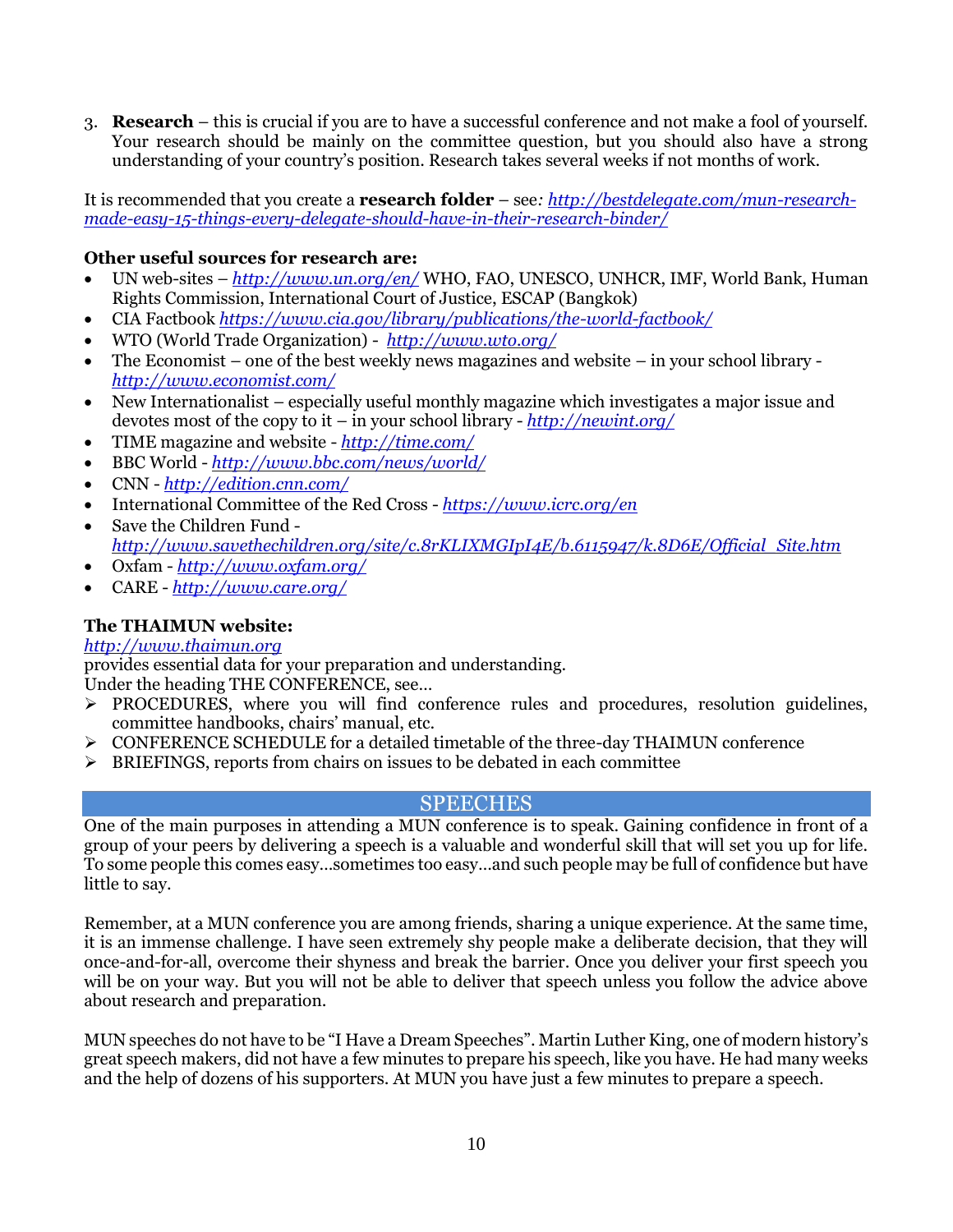**Do not write a speech** word for word, or even detailed notes. A **list of key words** should be enough to remind you of the main points you want to make once you get to the podium.

Most speeches will be delivered for, against or to a resolution. The speech is already written for you. **Your speech is the resolution**. Go through the resolution outlining the good or bad points and why you support or do not support the clauses.

# **Useful websites on speech-making:**

*<https://www.thestudygurus.com/perfect-speeches-and-presentations-at-high-school/> <http://www.aresearchguide.com/3tips.html> <http://sixminutes.dlugan.com/speech-preparation-1-how-to-prepare-presentation/> <https://jerz.setonhill.edu/writing/technical-writing/oral-presentations-tips/>*

# YouTube

YouTube provides a rich source of historical, political, geo-political, economic, environmental and other videos. Some recommended YouTube channels:

# **CaspianReport:<https://www.youtube.com/c/CaspianReport>**

742k subscribers. Outstanding, thorough and intelligent reports on issues all over the world with special sections on geopolitics, history and economics using striking graphics and maps, and interesting footage. Some examples: Origins of the Taliban; Europe's plan to checkmate Russia; Origins of the Somali civil war; Geopolitics of Southeast Asia; China has border disputes with 17 countries, Lebanon's confusing civil war; Ethiopia lurches towards civil war; New Zealand at the centre of big power play.

# **TEDTalks:<https://www.youtube.com/channel/UCAuUUnT6oDeKwE6v1NGQxug>**

19 M subscribers. A vintage channel for nearly 20 years has presented 18-minute talks by the world's leading thinkers and doers. Recent talks from the Pope, Bill Gates, Al Gore and Prince William.

# **DW News:<https://www.youtube.com/c/dwnews/featured>**

2.12 M subscribers. The German Deutsche Welle channel is one of the world's most respected new sources. They produce excellent documentaries with valuable background on many current issues.

# **Al Jazeera English:<https://www.youtube.com/c/aljazeeraenglish/featured>**

7.02 M subscribers. The highly respected news channel based in Qatar has produced outstanding reports on global issues on topics that often go unreported.

# **The Economist:<https://www.youtube.com/c/TheEconomist/featured>**

1.82 M subscribers. The Economist weekly magazine is one of the world's most respected news sources. They also present authoritative video reports on international news, politics, business, finance, science, technology and the connections between them.

# **KJ Reports: [https://www.youtube.com/channel/UCxKw\\_SuEJYD4r796Rs8wpQg](https://www.youtube.com/channel/UCxKw_SuEJYD4r796Rs8wpQg)**

113k subscribers. Similar to CaspianReport. Reports on current issues, excellent and insightful with a focus on Europe and economic issues. Presented by Kasim Javid, a marketing graduate from Liverpool. Examples: Will the EU Collapse? US-Iran War, will it happen? US-China Trade, impact on the EU.

# **Good Times, Bad Times:<https://www.youtube.com/c/GoodTimesBadTimes/featured>**

9.55 subscribers. Initiated in 2020 by a young Polish scholar, the channel presents excellent documentaries on global issues, international relations, economy, technology, which shape the world today. Recent reports on the Myanmar coup; Himalayan Clash, India v. China; Hydro-politics of the Nile.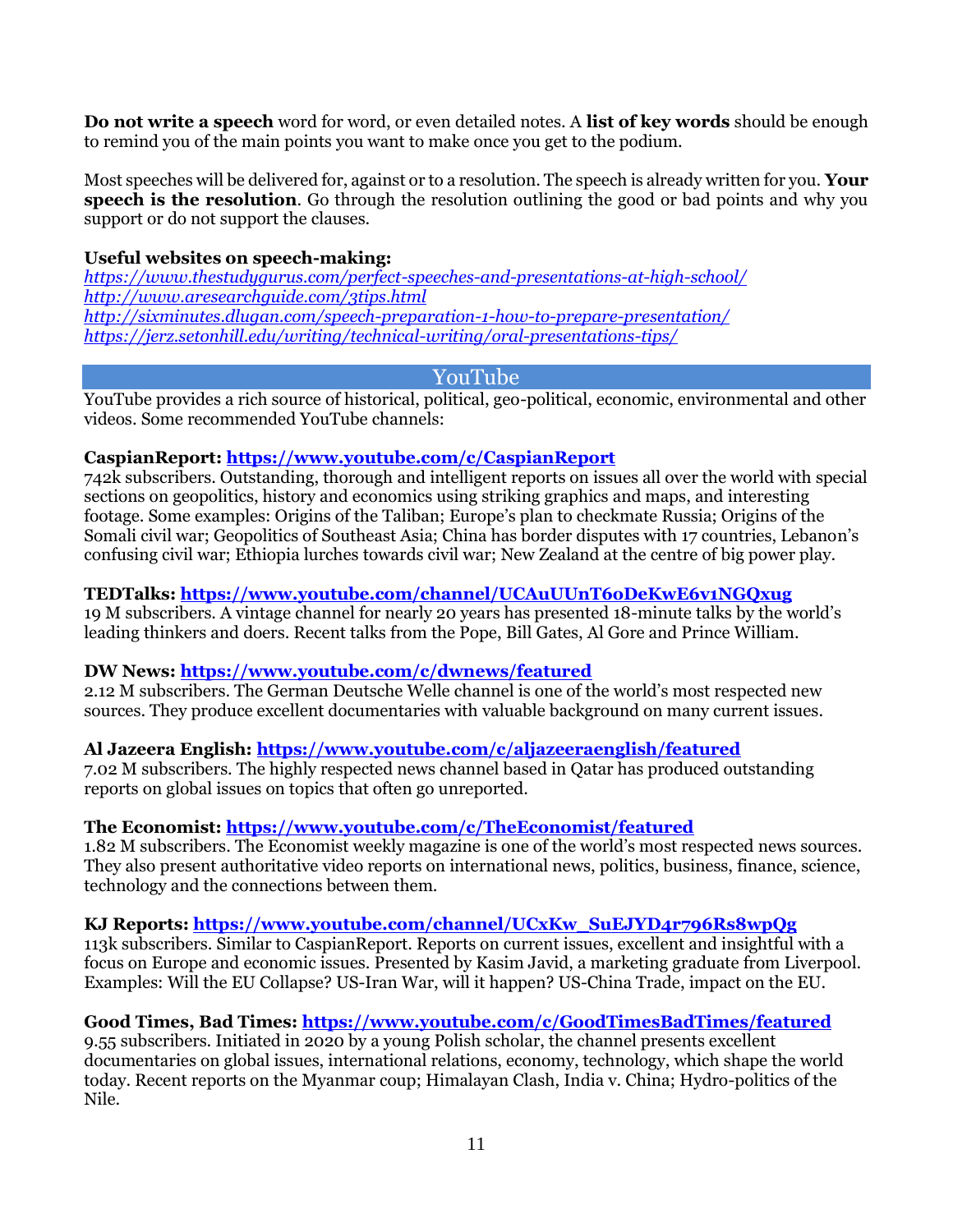# **History of China: [https://www.youtube.com/channel/UCLY-](https://www.youtube.com/channel/UCLY-NCXA2dQKyEVKDZ7quHw/featured)[NCXA2dQKyEVKDZ7quHw/featured](https://www.youtube.com/channel/UCLY-NCXA2dQKyEVKDZ7quHw/featured)**

23.4k subscribers. Classy videos on the ancient and modern history of China, bring the past to life

# **LSE Channel:<https://www.youtube.com/user/lsewebsite/featured>**

181k subscribers. The London School of Economics presents interesting and scholarly takes on many on social sciences, economics, law, sociology, anthropology, etc. The LSE was founded in 1895 by Sydney and Beatrice Webb and has built an outstanding academic reputation.

# **UsefulCharts:<https://www.youtube.com/c/UsefulCharts/featured>**

560k subscribers. Matt Baker PhD, explores history through the use of charts. Can be fun and fascinating.

# **History Time:<https://www.youtube.com/c/HistoryTime/featured>**

545k subscribers. Pete Kelly, a UK historian, presents interesting and scholarly documentaries on historical events.

# **WonderWhy:<https://www.youtube.com/c/WonderWhy7439/featured>**

698k subscribers. Interesting and fun videos on countries and geopolitics, e.g., Fun Facts about Every Country in the World, Part 1, 2 & 3; A Geopolitical Tour of the World; The Most Complex International Borders in the World.

# **Videos about MUN conferences:**

**International Global Network** - How to be the Best Delegate at MUN: [https://www.youtube.com/watch?v=JWU\\_9hh6OA4](https://www.youtube.com/watch?v=JWU_9hh6OA4)

**Model UN Institute** – Resolution Writing:<https://www.youtube.com/watch?v=KLoktLNfXRo>

**Model UN Institute** – Opening Speeches: [https://www.youtube.com/watch?v=R-t8qqi\\_vO8](https://www.youtube.com/watch?v=R-t8qqi_vO8)

**TEDx Youth Chiang Mai** – Learning through the MUN: [https://www.youtube.com/watch?v=aqx-](https://www.youtube.com/watch?v=aqx-C8tmeYw)[C8tmeYw](https://www.youtube.com/watch?v=aqx-C8tmeYw)

-----oooOooo----

Good luck at THAIMUN and in your MUN career. Remember the three rules for a successful MUN delegate:

- **1. Research**
- **2. Research**
- **3. RESEARCH**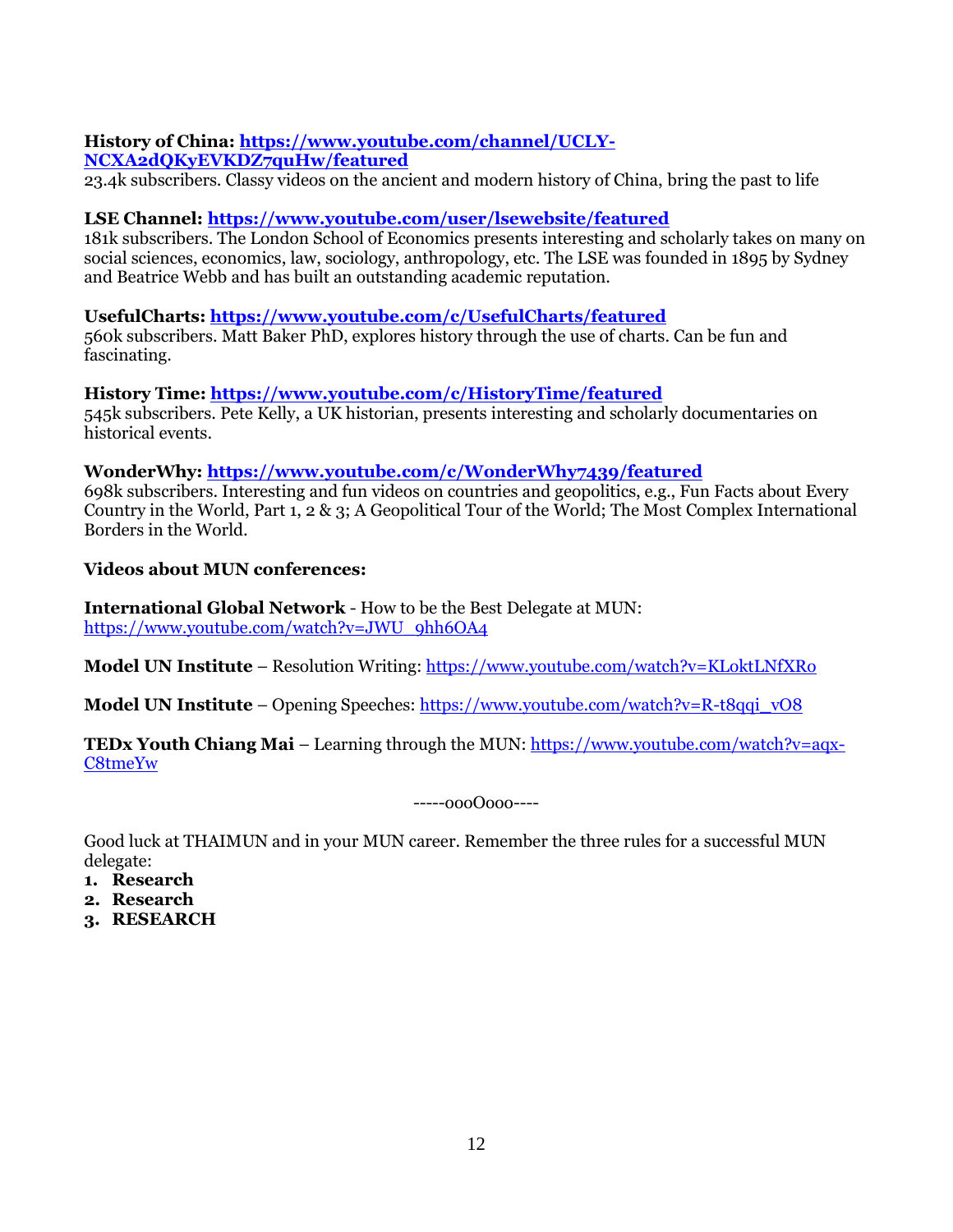# THAIMUN IX PROTOCOLS

- 1. **Laptops** are essential. THAIMUN VIII is largely paperless. Resolutions will be composed, vetted, read and amended as a soft copy. However, note-passing will be with paper and notepads will be provided for delegates. The Internet will be available and delegates will be provided with passwords. iPads with Microsoft Word, or similar tablets, are suitable if they are the device of choice by the participating school and a detachable keyboard is recommended.
- 2. **Mobile phones**: Chairs will not permit the use of mobile phones in committee for texting or calls, unless in an emergency. Texting between delegates is a violation of note-passing protocols.
- 3. **Opening Statement (or Position Paper)**: all delegates must prepare a one-minute opening statement for delivery in their committee's first session. The statement should clarify the country's position on at least one of the committee topics. Delegates will be called to speak in alphabetical order beginning with Afghanistan…
- 4. **Topics:** each committee has been assigned two or three topics. However, these topics are debated separately and resolutions should deal with only one topic at a time.
- 5. **Resolutions:** all delegates should bring to the conference, either, a completed resolution, or some clauses for a resolution. The best resolutions are a collaborative effort and time will be given in the first morning for caucusing and merging of resolutions. Delegates are not expected to work alone on resolutions. Prior to the conference committee delegates may communicate with each other through email or other means.
- 6. **Vetting:** completed resolutions will be vetted before they are debated. Advisers will be asked to vet resolutions. Only spelling, grammar and layout will be corrected. Vetters will not change the intention or meaning of the resolution. Vetting will be carried out on the delegate's laptop. Vetted resolutions will be sent to the committee chair. They will not be printed.
- 7. **THAIMUN Rules of Procedure** are based on IASAS rules and procedures and are used throughout the conference (See THAIMUN website). Some significant highlights:
	- a. Chairs will determine the number of co-sponsors and co-submitters for resolutions depending on the size of the committee
	- b. The main submitter reads the Operative Clauses only
	- c. The main submitter delivers a two-minute opening speech
	- d. Delegates should know "Points of Clarification", "Points of Information" and Yields
	- e. Speeches can be "For", "Against" or "To". Speeches are set at **two minutes** but the chair may extend or curtail speeches depending on the circumstances
	- f. Amendments can be "Friendly" or "Unfriendly"
	- g. **No speakers' lists** debate will flow best when delegates deliver speeches in response to the previous speech, not when set speeches are prepared in advance
	- h. **Leading questions** are permitted if they enhance debate but they are not always desirable
- 8. **Note passing:** please note the following from THAIMUN Rules of Procedure…

*Delegates will be permitted to pass notes during session, but only through one of the pages. Notes must be signed on the inside by the country sending the note and properly addressed to the country which is to receive it on the outside.* 

*There will be no note-passing during voting or speeches. If sent to the Chair, any notes ruled Dilatory, Absurd or Frivolous will be sent to the Advisers' Room and the sender may lose*